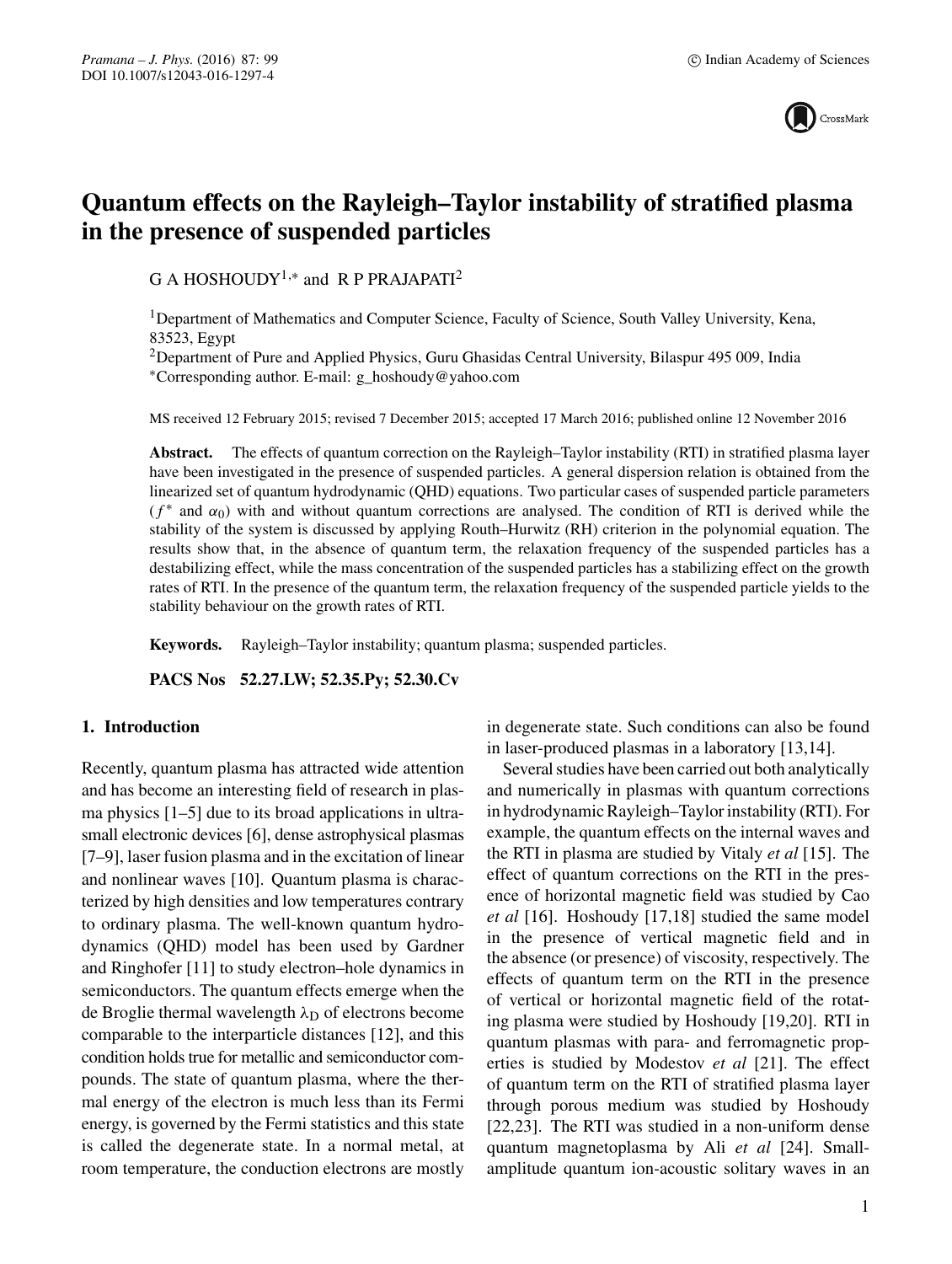unmagnetized two-species relativistic quantum plasma system, comprised of electrons and ions were studied by Sahu [25]. The head-on collisions between dustion-acoustic (DIA) wave in quantum electron-dust-ion plasmas are studied by Chatterjee *et al* [26].

The effect of suspended particles is widely considered in space and astrophysical plasmas. It has been observed that interstellar media contain grains which are small particles formed in the outer atmosphere of stars and ejected into the medium. The problem of suspended particles in gas–particle medium has attracted wide attention due to its relevance in many astrophysical situations and laboratory problems. This problem was discussed by Alfven and Carlqvis [27] to analyse the formation of stars through Jeans instability. The effects of suspended particles on gas–particle medium have been studied with other different factors by several researchers [28–33]. Sharma [28] studied the effect of suspended particles on the gravitational instability of an infinite homogeneous gas–particle medium. The gravitational instability of a finitely conducting, rotating gas–particle medium in the presence of uniform vertical magnetic field and suspended particles has been studied by Sharma and Sharma [29]. The gravitational instability of an infinite homogeneous and infinitely conducting self-gravitating gas–particle medium with suspended particles of Hall plasma in the presence of vertical magnetic field and vertical rotation, respectively, have been considered by Sharma [30,31]. The same model, where the effect of rotation is considered along and perpendicular to the direction of the magnetic field has been studied by Chhajlani and Sanghvi [32]. The effects of suspended particles and finite thermal and electrical conductivities on the magnetogravitational instability of an ionized rotating plasma flowing through a porous medium have been studied by Vyas and Chhajlani [33].

In many astrophysical situations, the plasma is often not pure but contains some finite-sized suspended dust particles. The presence of suspended dust particles is more realistic in astrophysical situations. These particles play important roles in hydrodynamic fluid stabilities, viz. RTI, gravitational instability and Kelvin– Helmholtz instability (KHI). Several attempts are made to determine the effects of suspended dust particles on the RTI including various physical parameters. Zadoff and Begun [34] have treated the case of two incompressible fluids separated by a horizontal boundary in the presence of a uniform horizontal magnetic field. They have discussed the effects of finite resistivity and viscosity of the medium on the growth rate of RT modes, and have shown that finite resistivity does not affect the growth rate of unstable modes when the wave vector is perpendicular to the magnetic field, but that it does increase the growth rate when the wave vector is parallel to the magnetic field. Prajapati and Chhajlani [35] have discussed the KHI and RTI in streaming fluids with suspended dust particles flowing through porous media. Prajapati *et al* [36] have also discussed the effect of magnetic field on the combined KHI and RTI of two superimposed fluids. Sharma *et al* [37] have studied the effect of suspended particles in an infinitely conducting gas layer in hydromagnetics where the destabilizing influence of these particles is pointed out. Sharma and Sharma [38] have also analysed the RTI of two superimposed fluids in the presence of suspended particles and derived the criterion of RTI. Sanghvi and Chhajlani [39] have incorporated the finite resistivity effect on the RT configuration of a stratified plasma in the presence of suspended particles, and found that the particles have stabilizing as well as destabilizing influences on the system under certain conditions. Gupta and Bhatia [40] have discussed the RTI of two superposed magnetized viscous fluids with neutral particles. The effects of rotation and FLR corrections on the RTI of two superposed magnetized conducting fluids with suspended dust particles were analysed by Sharma and Chhajlani [41,42]. Kumar and Singh [43] have investigated the RTI of two superposed Rivlin–Eriksen viscoelastic fluids in the presence of suspended dust particles. Also, it is well known that the quantum effects are important in the behaviour of charged plasma particles when the de Broglie wavelength of the charge carriers becomes equal to or greater than the dimension of the quantum plasma system [44].

Therefore, the aim of the present paper is to investigate the effects of suspended dust particles on the RTI of finite incompressible plasma layer in the presence of quantum correction. The role of suspended particles in the presence (or absence) of the quantum effect has been determined.

## **2. Formulation of the problem and perturbations equations**

We consider an incompressible quantum plasma consisting of electrons and single charged ions fluids. The plasma is permeated with suspended dust particles of uniform shape and size. Figure 1 shows the schematic representation of the considered system. In the Fermi degenerate quantum plasma, the Bohm force significantly modifies the dynamics of the charged particles. Madelung [45] and Bohm and Vigier [46] have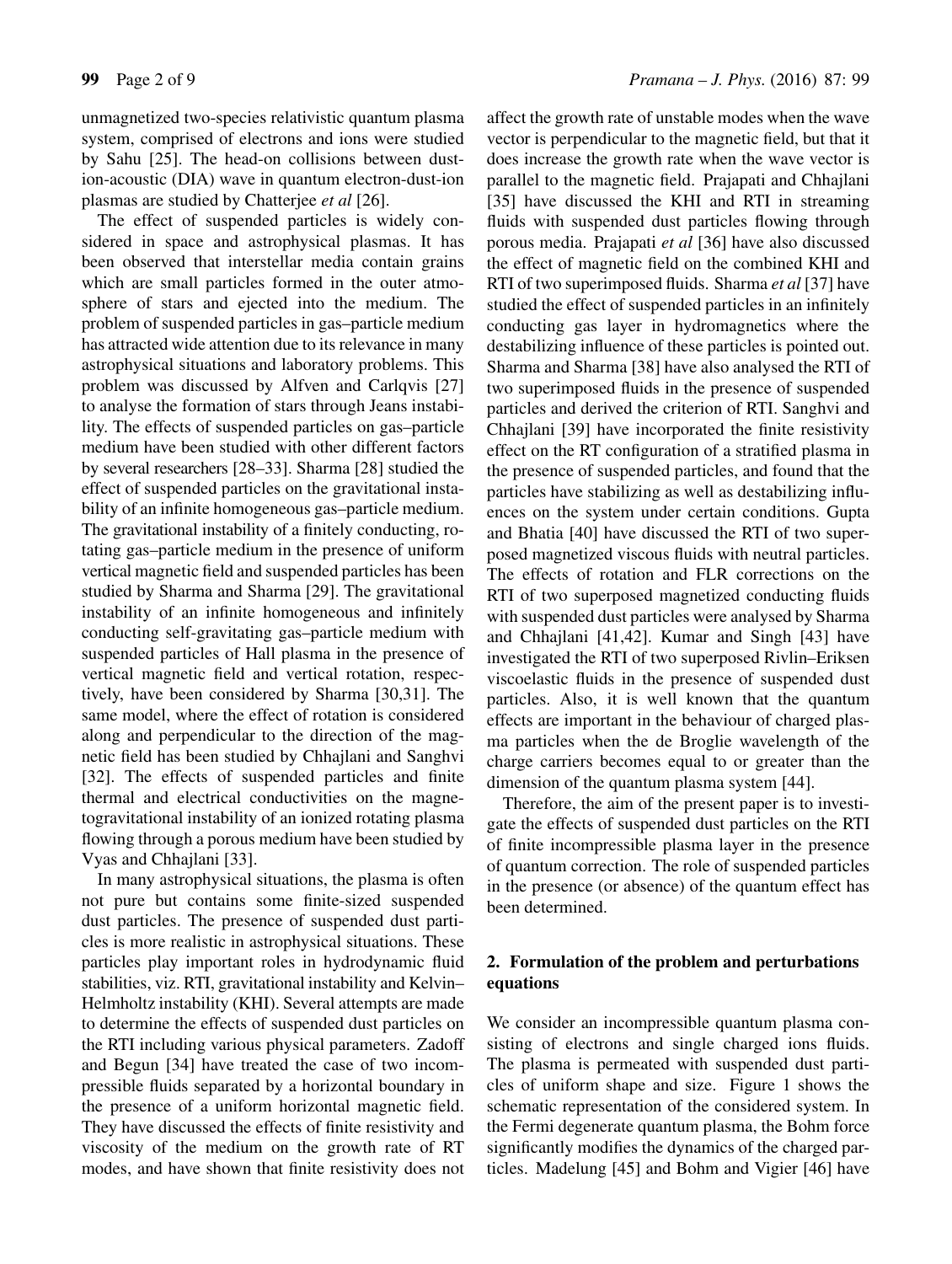

Figure 1. Schematic diagram of the configuration.

represented mathematical function for such a quantum system in the context of classical dynamical laws given by

$$
\Psi_N(\lbrace r_i \rbrace, t) = A(\lbrace r_i \rbrace, t) \exp\left[\frac{i}{\hbar}S(\lbrace r_i \rbrace, t)\right],
$$

where  $({r_i}, t)$  is the real amplitude function and  $S({r_i}, t)$  is the real phase. It is inserted into the Schrödinger equation and real and imaginary parts are separated, and there arises a new term known as quantum Bohm potential. The quantum part of the electron is represented by quantum force  $-\nabla \varphi_B$ , where

$$
\varphi_B = -(\hbar^2/2m_e\sqrt{n_e})\nabla^2\sqrt{n_e}.
$$

In a more convenient form, the Bohm quantum force term for the quantum plasma is given by

$$
F_Q = \frac{\hbar^2 \rho}{2m_e m_i} \nabla \left( \frac{\nabla^2 \sqrt{\rho}}{\sqrt{\rho}} \right),\,
$$

where  $\rho = m_e n_e + m_i n_i$  is the global mass density.

The limitation of this model is that it is only applicable for quantum plasma where the de Broglie wavelength of charge particle is comparable to the dimension of the system.

Under the foregoing assumptions, equations of momentum and continuity can be written as (see refs [15–24,26–30]

$$
\rho \left( \frac{\partial}{\partial t} + \vec{U} \cdot \vec{\nabla} \right) \vec{U} = -\vec{\nabla} P + \rho \vec{g} + KN(\vec{V} - \vec{U})
$$

$$
+ \frac{\hbar^2}{2m_e m_i} \rho \nabla \left( \frac{\nabla^2 \sqrt{\rho}}{\sqrt{\rho}} \right), \quad (1)
$$

$$
\vec{\nabla} \cdot \vec{U} = 0. \tag{2}
$$

Here  $U(x, y, x, t)$  is the fluid velocity,  $\rho$  is the fluid density, n is the thermal pressure and  $\vec{\sigma}(0, 0, \alpha)$ density, p is the thermal pressure and  $\vec{g}(0, 0, -g)$ is the gravitational acceleration.  $\vec{V}(x, y, x, t)$  and  $N(x, y, x, t)$  denote the velocity and number density of the suspended particles. The Stoke's drag coefficient is expressed as  $K = 6\pi \rho v a$ , where v and a are the kinematic viscosity of the clean fluid and particle radius, respectively.  $\hbar$  is the Planck's constant (h) divided by  $2\pi$  and  $m_{i(e)}$  is the ion (electron) mass.

In the equations of motion (1), by assuming a uniform spherical particle shape and small relative velocities between the fluid and the particles, the presence of particles adds an extra force term proportional to the velocity difference between the particles and the fluid. As the force exerted by the fluid on the particles is equal and opposite to that exerted by the particles on the fluid, there must be an extra force term, equal in magnitude but opposite in sign, in the equations of motion of the particles. The distances between particles are assumed to be quite large compared to their diameter, so that interparticle reactions are ignored. The effects of pressure and gravity force on the suspended particles are negligibly small and therefore ignored. If  $mN$  is the mass of particles per unit volume, then the equations of motion and continuity for the particles, under the above assumptions are

$$
mN\left[\frac{\partial}{\partial t} + (\vec{V} \cdot \vec{\nabla})\vec{V}\right] = KN(\vec{U} - \vec{V}),\tag{3}
$$

$$
\frac{\partial N}{\partial t} + \vec{\nabla} \cdot (N\vec{V}) = 0.
$$
\n(4)  
\nNow, in order to investigate the stability of hydrody-

namic quantum fluid, we ask how the motion responds to a small fluctuation in the value of any of the flow variables appearing in the Euler equations. If the fluctuation grows in amplitude so that the flow never returns to its initial state, we say that the flow is unstable with respect to the fluctuations of that type. Accordingly, we replace the variables in eqs  $(1)$ – $(4)$  as follows:

$$
\vec{U} = \vec{U}_0 + \vec{U}_1, \quad \vec{V} = \vec{V}_0 + \vec{V}_1, \n\rho = \rho_0 + \rho_1, \quad N = N_0 + N_1\nand
$$

$$
p=p_0+p_1.
$$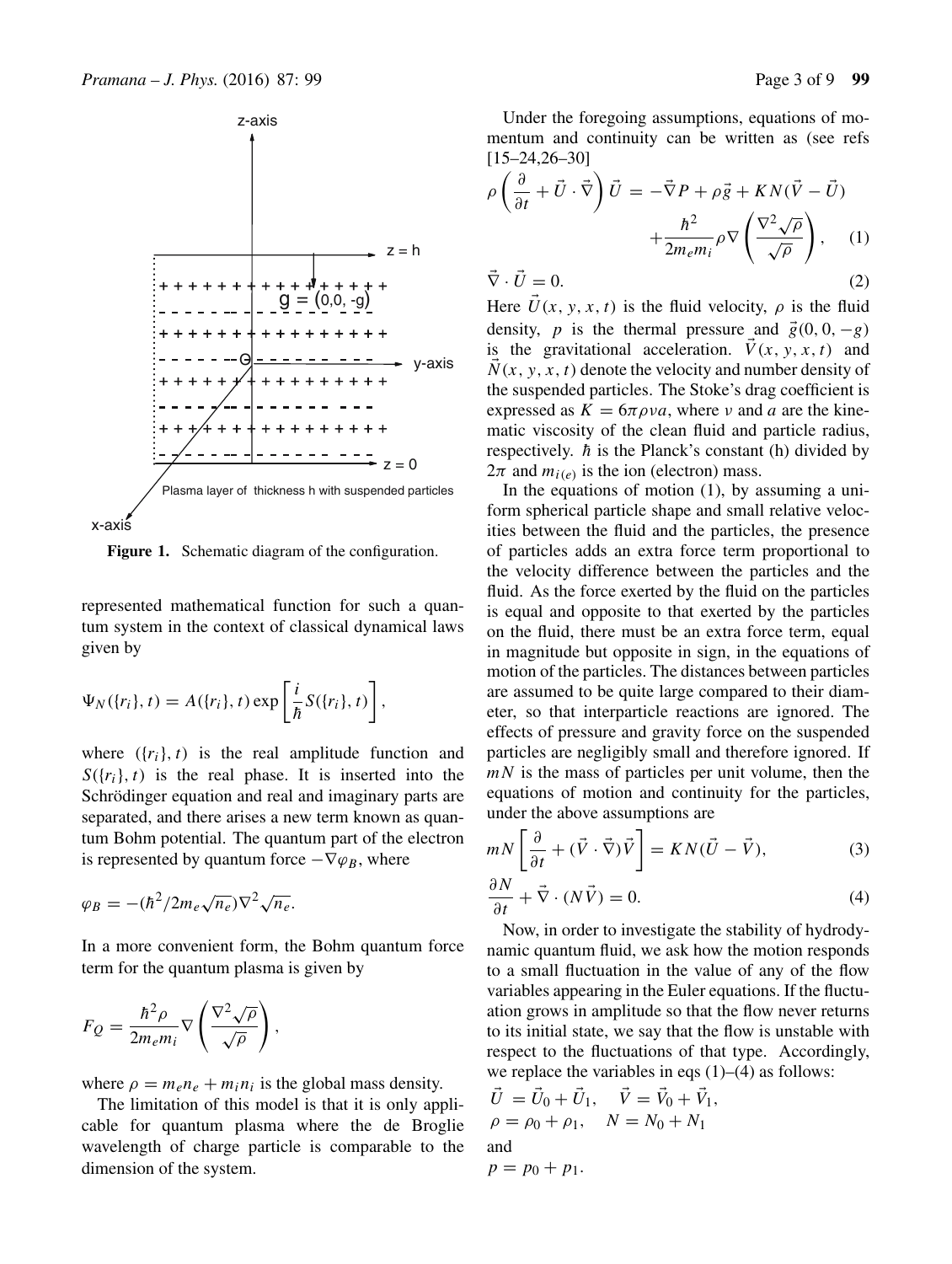The quantities with subscript '0' represent the unperturbed, or 'zeroth-order' motion of the fluid, while the quantities with subscript '1' represent a small perturbation about the zeroth-order quantities (first-order or linearized quantities). Substituting the above perturbations into eqs  $(1)$ – $(4)$  and in particular example of RTI we consider that the fluid is initially at rest (that is,  $U_0 = 0$  and  $V_0 = 0$ ). Then the relevant linearization perturbation equations may be written from eqs  $(1)$ – $(4)$  as

$$
\rho_0 \frac{\partial U_1}{\partial t} = -\vec{\nabla} p_1 + \rho_1 \vec{g} + KN_0 (\vec{V}_1 - \vec{U}_1)
$$
\n
$$
\begin{bmatrix}\n\frac{1}{2} \nabla (\nabla^2 \rho_1) - \frac{1}{2\rho_0} \nabla \rho_1 \nabla^2 \rho_0 \\
-\frac{1}{2\rho_0} \nabla \rho_0 \nabla^2 \rho_1\n\end{bmatrix}
$$
\n
$$
+ \frac{\hbar^2}{2m_e m_i} \begin{bmatrix}\n\frac{\rho_1}{2\rho_0^2} \nabla \rho_0 \nabla^2 \rho_0 - \frac{1}{2\rho_0} \nabla (\nabla \rho_0 \cdot \nabla \rho_1) \\
+\frac{\rho_1}{2\rho_0^2} \nabla (\nabla \rho_0)^2 \\
+\frac{1}{2\rho_0^2} (\nabla \rho_0)^2 \nabla \rho_1 + \frac{1}{\rho_0^2} (\nabla \rho_0 \cdot \nabla \rho_1) \nabla \rho_0 \\
-\frac{\rho_1}{\rho_0^3} (\nabla \rho_0)^2 \nabla \rho_0\n\end{bmatrix},
$$
\n(5)

$$
\vec{\nabla} \cdot \vec{U}_1 = 0,\tag{6}
$$

$$
\left(\tau \frac{\partial}{\partial t} + 1\right) \vec{V}_1 = \vec{U}_1,
$$
\n
$$
\frac{\partial M_1}{\partial t_1} \tag{7}
$$

$$
\frac{\partial M_1}{\partial t} + \vec{\nabla} \cdot \vec{V}_1 = 0.
$$
 (8)  
Here  $\tau = m/K$  (relaxation time for the suspended dust

Here  $\tau = m/K$  (relaxation time for the suspended dust<br>particles) and  $M_1 = N_1/N_0$ particles) and  $M_1 = N_1/N_0$ .

The zeroth-order equation in the limit  $\partial/\partial t = 0$  represents the static equilibrium which may be relevant and applicable in Z-pinch and in inertial confinement fusion (ICF). In the dense plasma focus device, this condition can be achieved for stable RT configurations.

We now consider the fact that, in many situations of ICF, unstable flow occurs at velocities much smaller than the local sound speed because of which accelerations in the flow are not strong enough to change the density of a fluid element significantly. So the fluid moves without compressing or expanding. In such a situation, we treat the flow of fluid to be incompressible. If we are well away from shock waves or centres of convergence, the assumption of incompressible flow is often valid. To say that fluid elements move without changing density is to say that the Lagrangian total derivative of density is zero, that is,

$$
\frac{d\rho}{dt} = \left(\frac{\partial}{\partial t} + \vec{U} \cdot \vec{\nabla}\right) \rho = 0.
$$
\n(9)

We also linearize this equation, where the first-order quantities become

$$
\frac{\partial \rho_1}{\partial t} + (\vec{U}_1 \cdot \vec{\nabla}) \rho_0 = 0.
$$
 (10)

Now, let  $U_1 = (u_{x1}, u_{y1}, u_{z1})$  and  $V_1 = (v_{x1}, v_{y1}, v_{y1})$ <br>
The fluid is arranged in horizontal strata, then  $\omega_0$  $v_{71}$ ). The fluid is arranged in horizontal strata, then  $\rho_0$ is a function of the vertical coordinate only ( $\rho_0 = \rho_0(z)$ ) and  $p_0 = p_0(z)$ . So, the system of eqs. (5)–(7) and (10) become

$$
\rho_0 \frac{\partial u_{x1}}{\partial t} = -\frac{\partial p_1}{\partial x} + KN_0 \{v_{x1} - u_{x1}\} + \frac{\hbar^2}{2m_e m_i} \frac{\partial}{\partial x}
$$
\n
$$
\times \begin{cases}\n\frac{1}{2} \frac{d^2 \rho_1}{dz^2} - \frac{1}{2\rho_0} \frac{d \rho_0}{dz} \frac{d \rho_1}{dz} \\
+ \frac{1}{2} \left( \frac{\partial^2}{\partial x^2} + \frac{\partial^2}{\partial y^2} \right) - \frac{1}{2\rho_0} \frac{d^2 \rho_0}{dz^2} \frac{1}{2\rho_0^2} \left( \frac{d \rho_0}{dz} \right)^2 \rho_1\n\end{cases},
$$
\n
$$
\rho_0 \frac{\partial u_{y1}}{\partial t} = -\frac{\partial p_1}{\partial y} + KN_0 \{v_{y1} - u_{y1}\} + \frac{\hbar^2}{2m_e m_i} \frac{\partial}{\partial y}\n\times\n\begin{cases}\n\frac{1}{2} \frac{d^2 \rho_1}{dz^2} - \frac{1}{2\rho_0} \frac{d \rho_0}{dz} \frac{d \rho_1}{dz} \\
+ \frac{1}{2} \left( \frac{\partial^2}{\partial x^2} + \frac{\partial^2}{\partial y^2} \right) - \frac{1}{2\rho_0} \frac{d^2 \rho_0}{dz^2} \frac{1}{2\rho_0^2} \left( \frac{d \rho_0}{dz} \right)^2 \rho_1\n\end{cases},
$$
\n
$$
\frac{\partial u_{z1}}{\partial x^2} = \frac{\partial p_1}{\partial y^2} + \frac{1}{2\rho_0^2} \frac{d^2 \rho_0}{dz^2} \frac{1}{2\rho_0^2} \left( \frac{d \rho_0}{dz} \right)^2 \rho_1\n\end{cases},
$$
\n(12)

$$
\rho_0 \frac{du_{z1}}{\partial t} = -\frac{\partial p_1}{\partial z} + KN_0 \{v_{z1} - u_{z1}\} - \rho_1 g + \frac{h^2}{2m_e m_i}
$$
\n
$$
\begin{bmatrix}\n\frac{1}{2} \frac{d^3 \rho_1}{dz^3} - \frac{1}{\rho_0} \frac{d \rho_0}{dz} \frac{d^2 \rho_1}{dz^2} \\
+ \left\{\frac{1}{2} \left(\frac{\partial^2}{\partial x^2} + \frac{\partial^2}{\partial y^2}\right) - \frac{1}{\rho_0} \frac{d^2 \rho_0}{dz^2} \\
+ \frac{3}{2\rho_0^2} \left(\frac{d \rho_0}{dz}\right)^2 \right\} \frac{d \rho_1}{dz} \\
+ \left\{-\frac{1}{2\rho_0} \frac{d \rho_0}{dz} \left(\frac{\partial^2}{\partial x^2} + \frac{\partial^2}{\partial y^2}\right) \\
+ \frac{1}{2\rho_0^2} \frac{d \rho_0}{dz} \frac{d^2 \rho_0}{dz^2} - \frac{1}{\rho_0^3} \left(\frac{d \rho_0}{dz}\right)^3 \right\} \rho_1 \\
+ \frac{1}{2\rho_0^2} \frac{d \rho_0}{dz} \frac{d^2 \rho_0}{dz^2} - \frac{1}{\rho_0^3} \left(\frac{d \rho_0}{dz}\right)^3 \rho_1\n\end{bmatrix} (13)
$$

$$
\frac{\partial u_{x1}}{\partial x} + \frac{\partial u_{y1}}{\partial y} + \frac{\partial u_{z1}}{\partial z} = 0, \tag{14}
$$

$$
\frac{\partial \rho_1}{\partial t} + u_{1z} \frac{d\rho_0}{\partial z} = 0, \tag{15}
$$

$$
\left\{\tau \frac{\partial}{\partial t} + 1\right\} v_{x1} = u_{x1}, \quad \left\{\tau \frac{\partial}{\partial t} + 1\right\} v_{y1} = u_{y1},
$$

$$
\left\{\tau \frac{\partial}{\partial t} + 1\right\} v_{z1} = u_{z1}.
$$
 (16)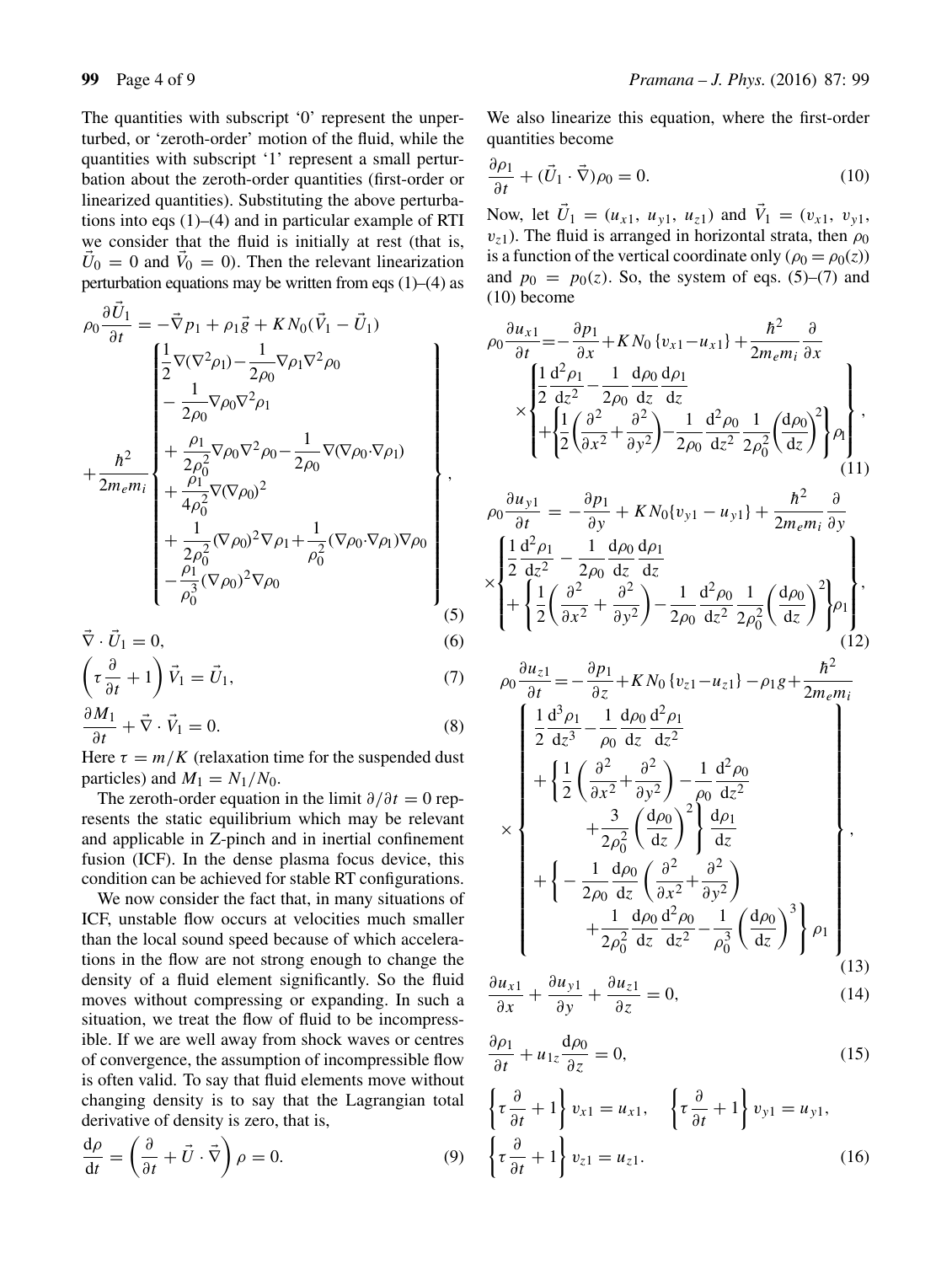$$
\psi(x, y, z, t) = \psi(z) \exp(ik_x x + ik_y y - i\omega t), \quad (17)
$$

where  $k_x$ ,  $k_y$  ( $k^2 = k_x^2 + k_y^2$ ) are horizontal wave<br>numbers and *n* denotes the rate at which the system numbers and  $n$  denotes the rate at which the system departs from the equilibrium. Using expression (17) in the system of eqs  $(11)$ – $(16)$ , we have  $22.2$ 

$$
-i\rho_0 \omega u_{x1} = -ik_x p_1 + KN_0 \{v_{x1} - u_{x1}\} + \frac{\hbar^2 k_x}{2 \omega m_e m_i}
$$
  
\n
$$
\times \begin{cases}\n\frac{1}{2} \frac{d\rho_0}{dz} \frac{d^2 u_{z1}}{dz^2} + \left(\frac{d^2 \rho_0}{dz^2} - \frac{1}{2\rho_0} \left(\frac{d^2 \rho_0}{dz^2}\right)^2\right) \frac{du_{z1}}{dz} \\
+ \left(\frac{1}{2} \frac{d^3 \rho_0}{dz^3} - \frac{1}{\rho_0} \frac{d\rho_0}{dz} \frac{d^2 \rho_0}{dz^2} - \frac{k^2}{2} \frac{d\rho_0}{dz} \\
+ \frac{1}{2\rho_0^2} \left(\frac{d\rho_0}{dz}\right)^3\right) u_{z1} \\
-i\rho_0 \omega u_{y1} = -ik_y p_1 + KN_0 \{v_{y1} - u_{y1}\} + \frac{\hbar^2 k_y}{2 \omega m_e m_i} \\
\frac{1}{2} \frac{d\rho_0}{dz} \frac{d^2 u_{z1}}{dz^2} + \left(\frac{d^2 \rho_0}{dz^2} - \frac{1}{2\rho_0} \left(\frac{d^2 \rho_0}{dz^2}\right)^2\right) \frac{du_{z1}}{dz} \\
+ \left(\frac{1}{2} \frac{d^3 \rho_0}{dz^3} - \frac{1}{\rho_0} \frac{d\rho_0}{dz} \frac{d^2 \rho_0}{dz^2} - \frac{k^2}{2} \frac{d\rho_0}{dz} \\
+ \frac{1}{2\rho_0^2} \left(\frac{d\rho_0}{dz}\right)^3\right) u_{z1} \n\end{cases}, \quad (19)
$$

$$
-i\rho_0 \omega u_{z1} = -\frac{dp_1}{dz} + KN_0 \{v_{z1} - u_{z1}\} - \rho_1 g + \frac{\hbar^2}{2\omega m_e m_i}
$$
\n
$$
\left[ \frac{1}{2} \frac{d\rho_0}{dz} \frac{d^3 u_{z1}}{dz^3} + \left( \frac{\frac{3}{2} \frac{d^2 \rho_0}{dz^2} -}{\frac{1}{\rho_0} \left( \frac{d^2 \rho_0}{dz^2} \right)^2} \right) \frac{d^2 u_{z1}}{dz^2} + \left( \frac{\frac{3}{2} \frac{d^3 \rho_0}{dz^3} - \frac{3}{\rho_0} \frac{d\rho_0}{dz} \frac{d^2 \rho_0}{dz^2}}{-\frac{k^2}{2} \frac{d\rho_0}{dz} + \frac{3}{2\rho_0^2} \left( \frac{d\rho_0}{dz} \right)^3} \right) \frac{du_{z1}}{dz} \right]
$$
\n
$$
\times \left[ \frac{1}{2} \frac{d^4 \rho_0}{dz^4} - \frac{1}{\rho_0} \frac{d\rho_0}{dz} \frac{d^3 \rho_0}{dz^3} - \frac{k^2}{2} \frac{d^2 \rho_0}{dz^2} - \frac{1}{\rho_0} \left( \frac{d^2 \rho_0}{dz^2} \right)^2 + \frac{5}{2\rho_0^2} \left( \frac{d\rho_0}{dz} \right)^2 \frac{d^2 \rho_0}{dz^2} + \frac{k^2}{2\rho_0} \left( \frac{d\rho_0}{dz} \right)^2 \right] u_{z1} \right]
$$
\n
$$
- \frac{1}{\rho_0^3} \left( \frac{d\rho_0}{dz} \right)^4 \right] (20)
$$

$$
ik_x u_{x1} + ik_y u_{y1} + Du_{z1} = 0, \t(21)
$$

$$
\omega \rho_1 + u_{z1} \frac{d\rho_0}{\partial z} = 0, \qquad (22)
$$
  

$$
\{1 - i\omega \tau\} v_{x1} = u_{x1}, \quad \{1 - i\omega \tau\} v_{y1} = u_{y1},
$$

$$
\{1 - i\omega\tau\}v_{x1} = u_{x1}, \quad \{1 - i\omega\tau\}v_{y1} = u_{y1},
$$
  

$$
\{1 - i\omega\tau\}v_{z1} = u_{z1}.
$$
 (23)

Now, we eliminate some variables from the system of eqs (18)–(23) and get the following differential equation in  $u_{\tau 1}$ :

$$
\begin{cases}\n\omega^2 \rho_0 \left[1 - i\omega \tau\right] + \omega^2 m N_0 \\
-\frac{\hbar^2 k^2}{4 m_e m_i} \frac{1}{\rho_0} \left(\frac{d\rho_0}{dz}\right)^2 \left[1 - i\omega \tau\right] \frac{d^2 u_{z1}}{dz^2} \\
+ \frac{\omega^2 \left(\frac{d\rho_0}{dz}\right) \left[1 - i\omega \tau\right] + \omega^2 \left(\frac{d(mN_0)}{dz}\right)}{4 m_e m_i \rho_0^2} \\
\times \frac{\hbar^2}{4 m_e m_i} \frac{1}{\rho_0^2} \left(\frac{d\rho_0}{dz}\right) \\
\times \left\{\left(\frac{d\rho_0}{dz}\right)^2 - 2\rho_0 \frac{d^2 \rho_0}{dz^2}\right\} \left[1 - i\omega \tau\right] \\
- \left\{k^2 \left[\rho_0 \omega^2 + g\left(\frac{d\rho_0}{dz}\right) - \frac{\hbar^2}{4 m_e m_i} \frac{k^2}{\rho_0} \left(\frac{d\rho_0}{dz}\right)\right] \\
\times \left[1 - i\omega \tau\right] + \omega^2 m N_0 \right\} u_{z1} = 0.\n\end{cases} \tag{24}
$$

## **3. A continuously stratified plasma layer**

In this section we shall consider the case of incompressible continuously stratified plasma layer of thickness h units confined between two rigid boundaries, in which the density is given by

$$
\rho_0(z) = \rho_0(0) \exp(z/L_D)
$$

and

$$
N_0(z) = N_0(0) \exp(z/L_D),
$$

where  $\rho_0(0)$ ,  $N_0(0)$  and  $L_D$  are constants. Then eq. (24) takes the form

$$
\begin{aligned}\n&\left\{ (\omega^2 - \omega_q^2) (1 - i\omega\tau) + \frac{mN_0(0)}{\rho_0(0)} \omega^2 \right\} \frac{d^2 u_{z1}}{dz^2} \\
&+ \frac{1}{L_D} \left\{ (\omega^2 - \omega_q^2) (1 - i\omega\tau) + \frac{mN_0(0)}{\rho_0(0)} \omega^2 \right\} \frac{du_{z1}}{dz} \\
&- k^2 \left\{ (1 - i\omega\tau) \left[ \omega^2 - \omega_q^2 + \frac{g}{L_D} \right] + \frac{mN_0(0)}{\rho_0(0)} \omega^2 \right\} u_{z1} = 0,\n\end{aligned} \tag{25}
$$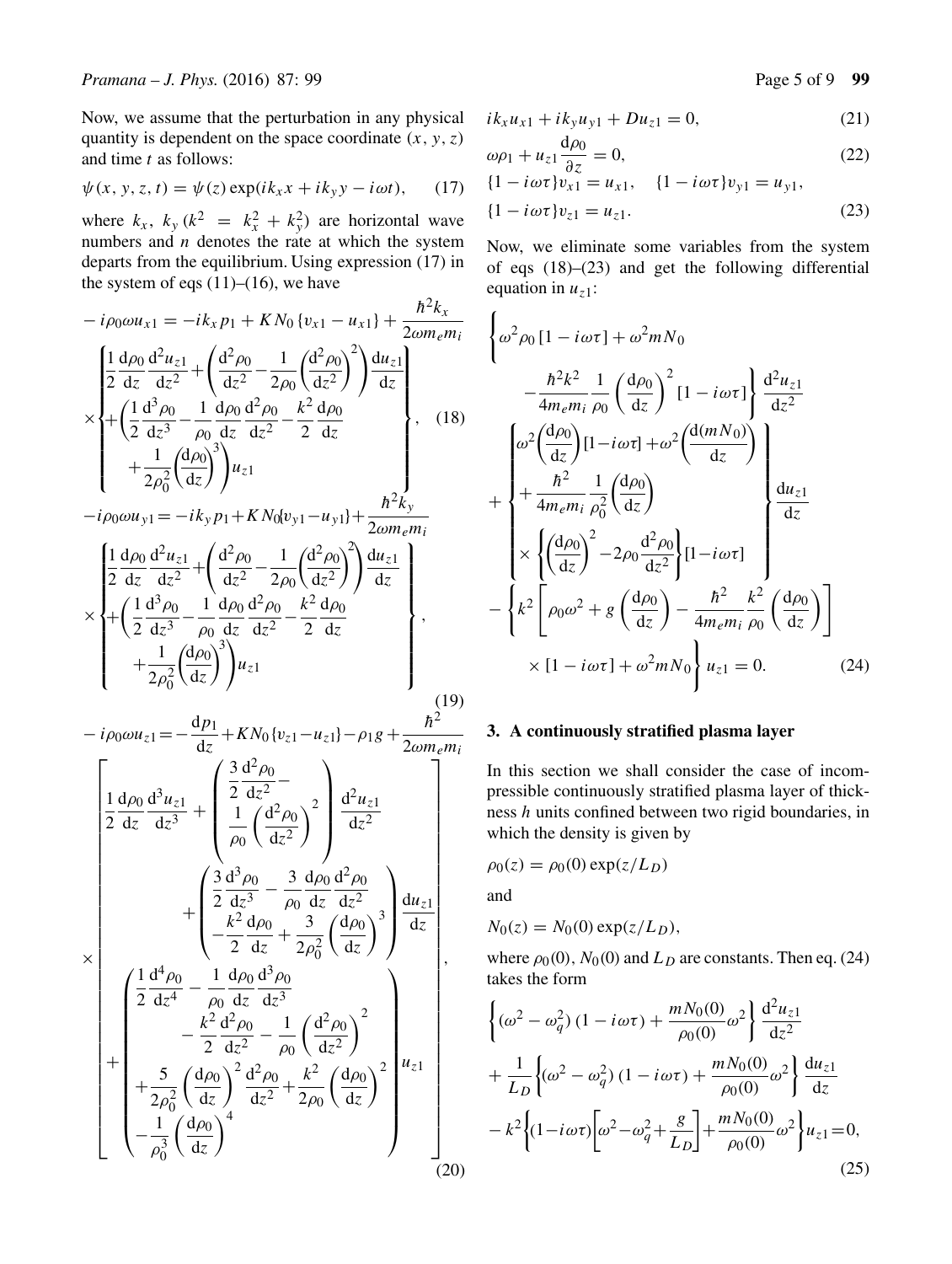where

 $\omega_q^2 = \frac{\hbar^2 k^2}{4 L_D^2 m_e}$  $4L_L^2$  $\sum_{n=1}^{\infty}$ 

represents the quantum effects.

Now, if we choose  $u_{z1}$  in the form

$$
u_{z1} = \sin\left(\frac{n\pi}{h}z\right) \exp(\lambda z),
$$

then the solution of eq. (25) is in the form

$$
\begin{cases}\n(\omega^2 - \omega_q^2) (1 - i\omega\tau) + \frac{mN_0(0)}{\rho_0(0)} \omega^2 \\
\times \left\{ \frac{1}{4L_D^2} + \frac{n^2\pi^2}{h^2} + k^2 \right\} + \left( \frac{k^2g}{L_D} \right) (1 - i\omega\tau) = 0,\n\end{cases}
$$
\n(26)

where

 $\lambda = -\frac{1}{2L_D}.$ 

Now if we define the dimensionless quantities

$$
\omega^{*^2} = \frac{\omega^2}{\omega_{pe}^2}, \quad \omega_q^{*^2} = \frac{\hbar^2}{4L_D^4 m_e m_i \omega_{pe}^2}, \quad \tau^* = \tau \omega_{pe},
$$

$$
h^{*^2} = \frac{h^2}{L_D^2}, \quad k^{*^2} = k^2 L_D^2, \quad g^* = \frac{g}{\omega_{pe}^2 L_D}, \quad (27)
$$

then eq.  $(26)$  may be written in the form

$$
\begin{cases}\n(\omega^{*2} - k^{*2}\omega_q^{*2})(1 - i\omega^* \tau^*) + \frac{mN_0(0)}{\rho_0(0)}\omega^{*2} \\
\times \{h^{*2} + 4n^2\pi^2 + 4h^{*2}k^{*2}\} \\
+ 4g^*k^{*2}h^{*2}\{1 - i\omega^* \tau^*\} = 0.\n\end{cases}
$$
\n(28)

Now, where  $\omega^* = \omega_r^* + i\omega_i^*$  and substituting in eq. (28) reducing two equations (real and imaginary) From reducing two equations (real and imaginary). From imaginary equation we have  $\omega_r^* = 0$ , and then substituting in the real one the dispersion relation may be stituting in the real one the dispersion relation may be given as

$$
\gamma^{3} + \{1 + \alpha_{0}\} f^{*} \gamma^{2} + \left\{ k^{*} \omega_{q}^{*^{2}} - \frac{4g^{*} k^{*^{2}} h^{*^{2}}}{h^{*2} + 4n^{2} \pi^{2} + 4h^{*^{2}} k^{*^{2}}} \right\} \gamma + \left\{ k^{*} \omega_{q}^{*^{2}} - \frac{4g^{*} k^{*^{2}} h^{*^{2}}}{h^{*^{2}} + 4n^{2} \pi^{2} + 4h^{*^{2}} k^{*^{2}}} \right\} f^{*} = 0, \quad (29)
$$

where  $\alpha_0 = mN_0(0)/\rho_0(0)$  denotes the mass concentration of the suspended particles and we introduce the relaxation frequency parameter  $f^* = 1/\tau^*$ of the suspended particles which represents the collisions between suspended dust particles and plasma, and  $\omega_i^* = \gamma$  (is the imaginary part of  $\omega^*$ ).

In the absence of suspended particles ( $f^* = 0$ ,  $\alpha_0 = 0$ , eq. (29) becomes

$$
\gamma^2 = \frac{4g^*k^{*^2}h^{*^2}}{h^{*^2} + 4n^2\pi^2 + 4h^{*^2}k^{*^2}} - k^{*^2}\omega_q^{*^2}.
$$
 (30)

From this equation it is clear that  $\partial y^2/\partial \omega_q^{*^2} = -k^{*2}$ <br>which implies that the quantum term has stability role which implies that the quantum term has stability role (see refs [16–25]).

In the absence of quantum effects  $(\omega_q^* = 0)$  and the suspended particles  $(\alpha_0 = 0)$ mass concentration of the suspended particles ( $\alpha_0 = 0$ ), the dispersion relation (29) becomes

$$
\gamma^{3} + f^{*} \gamma^{2} - \frac{4g^{*} k^{*^{2}} h^{*^{2}}}{h^{*^{2}} + 4n^{2} \pi^{2} + 4h^{*^{2}} k^{*^{2}}} \gamma
$$

$$
- \frac{4g^{*} k^{*^{2}} h^{*^{2}}}{h^{*^{2}} + 4n^{2} \pi^{2} + 4h^{*^{2}} k^{*^{2}}} f^{*} = 0. \quad (31)
$$

The stability of the system represented by eq. (31) can be easily discussed without calculating the roots of this equation using Routh–Hurwitz (RH) criterion, where the coefficients are real. We can construct the RH tabulation of eq. (31), which are given below:

$$
\begin{array}{c|c}\n\gamma^3 & 1 & -\frac{4g^*k^{*^2}h^{*^2}}{h^{*^2} + 4h^{*^2}k^{*^2}} \\
\gamma^2 & f^* & -\frac{4g^*k^{*^2}h^{*^2}}{h^{*^2} + 4h^{*^2}k^{*^2}}f^* \\
\gamma^1 & b_1 & 0 \\
\gamma^0 & c_1 & 0\n\end{array}\n\tag{32}
$$

$$
b_1 = \frac{4g^*k^{*^2}h^{*^2}\{f^*-1\}}{\left\{h^{*^2}+4n^2\pi^2+4h^{*^2}k^{*^2}\right\}f^*},
$$
  
\n
$$
c_1 = -\frac{4g^*k^{*^2}h^{*^2}}{h^{*^2}+4n^2\pi^2+4h^{*^2}k^{*^2}}f^*.
$$
\n(33)

From the above table, as there are two sign changes in the first column (i.e. in the first column of the RH table there are two sign changes, and as there are two roots in the right half of the s-plane (unstable roots)) the system is unstable, implying that the relaxation frequency of the suspended dust particles has destabilizing effect on the considered system.

The role of the mass concentration of the suspended particles alone comes from eq. (29). If the quantum term equals zero ( $\omega_q^* = 0$ ) and the relaxation frequency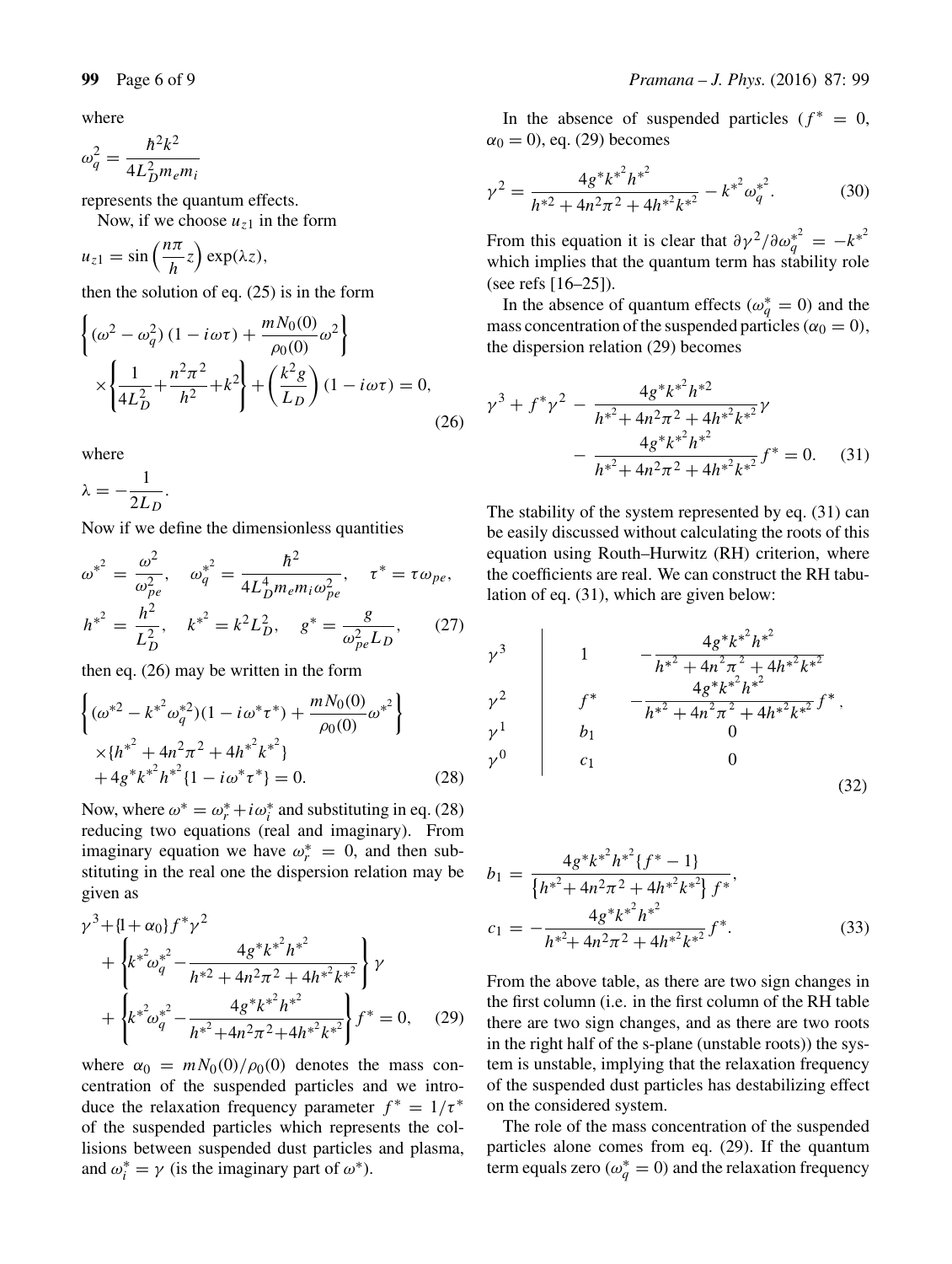of the suspended particles tends to infinity ( $f^* \to \infty$ ), then the dispersion relation (29) becomes

$$
\gamma^2 = \frac{4g^*k^{*^2}h^{*^2}}{\left\{1 + \alpha_0\right\}\left\{h^{*^2} + 4n^2\pi^2 + 4h^{*^2}k^{*^2}\right\}}.\tag{34}
$$

From eq. (34) one can see that the mass concentration of the suspended particles has stabilizing effects on the considered system and this role increases as  $\alpha_0$ increases as  $\alpha_0 > 1$ .

Also from eq. (34) we find that  $\gamma_{k=0}^2 = 0$ , while<br>  $\gamma_{k=0}^2 = e^*/1 + \alpha_0$  implying that the mass concentra- $\gamma_{k\to\infty}^2 = g^*/1 + \alpha_0$  implying that the mass concentration of the suspended particles has no critical strength to suppress the instability completely.

In the general case, the stability condition can also be obtained without calculating the roots of eq. (29) using RH criterion, where the coefficients of eq. (29) are real.



**Figure 2.** The stability condition of eq. (29). (**a**) The square normalized growth rate ( $\gamma^2$ ) plotted against the square normalized wave number  $k^{*2}$  at  $n = 1$ ,  $h^{*} = 1$  and  $g^{*} = 9.8$  and (b) the square normalized growth rate ( $y^{2}$ ) plotted against (**b**) the square normalized growth rate ( $\gamma^2$ ) plotted against the mass concentration of the suspended particles  $(\alpha_0)$ .

We construct the RH tabulation of eq. (29), which are given as

$$
\begin{array}{c|c}\n\gamma^3 & 1 & k^{*2} \omega_q^{*2} \\
\hline\n\gamma^2 & 1 + \omega_0 \int f^* & k^{*2} \omega_q^{*2} \\
\gamma^2 & 1 + \omega_0 \int f^* & k^{*2} \omega_q^{*2} \\
\gamma^1 & 1 + \omega_1 \int f^* & k^{*2} \omega_q^{*2} \\
\hline\n\gamma^0 & 0 & c_2\n\end{array}
$$

where

$$
b_2 = \frac{k^{*^2} \left\{ \omega_q^{*^2} - \frac{4g^* h^{*^2}}{h^{*^2} + 4n^2 \pi^2 + 4h^{*^2} k^{*^2}} \right\} \{1 + \alpha_0 - f^*\}}{\{1 + \alpha_0\} f^*},\tag{36}
$$

$$
c_2 = k^{*^2} f^* \left\{ \omega_q^{*^2} - \frac{4g^* h^{*^2}}{h^{*^2} + 4n^2 \pi^2 + 4h^{*^2} k^{*^2}} \right\}.
$$
 (37)

Under the conditions

$$
\omega_q^{*^2} > \frac{4g^*h^{*^2}}{h^{*^2} + 4n^2\pi^2 + 4h^{*^2}k^{*^2}}
$$

and

 $1 + \alpha_0 > f^*$ 

there are no changes in sign in the first column (the first column has the same sign  $(+$  sign)). Now, as all the coefficients in the first column of the RH table are



**Figure 3.** The stability condition of eq. (38), where the square normalized growth rate ( $\gamma^2$ ) plotted against the square normalized wave number  $k^{*^2}$  at  $g^* = 9.8$ .

 $(35)$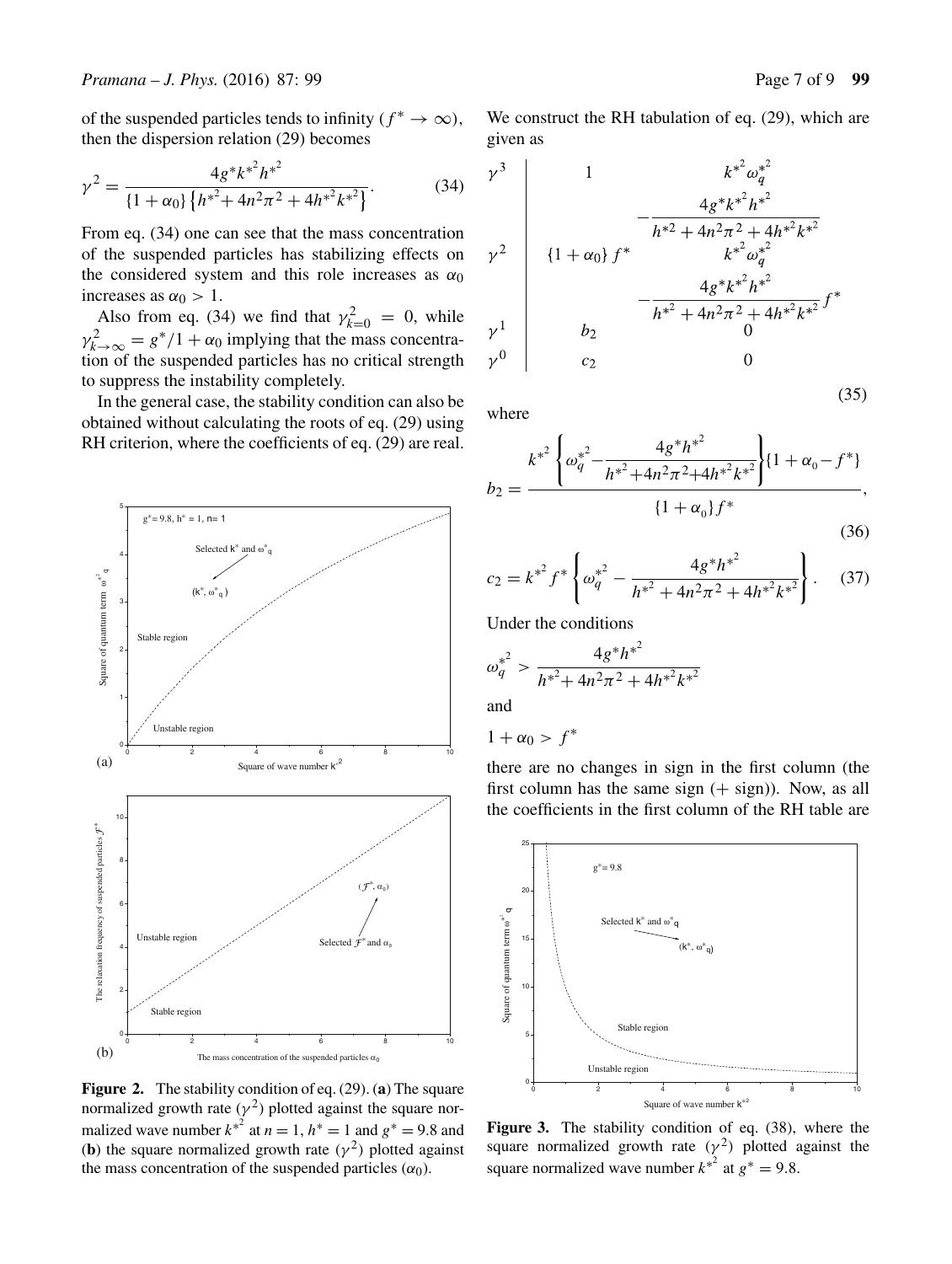positive and there is no sign change, then the system is stable (see figures 2a and 3b).

Now at  $k^* \gg 1$  we find  $(\frac{1}{2k^*}) + 1 \cong 1$  and if  $n = 0$ ,<br>en eq. (29) may be written as then eq. (29) may be written as

$$
\gamma^{3} + \{1 + \alpha_{0}\}\gamma^{2}f^{*} + \{k^{*^{2}}\omega_{q}^{*^{2}} - g^{*}\}\gamma + \{k^{*^{2}}\omega_{q}^{*^{2}} - g^{*}\}f^{*} = 0.
$$
\n(38)

Again, applying RH criterion on eq. (38) we have

$$
\begin{array}{c|c}\n\gamma^3 & 1 & k^{*2} \omega_q^{*2} - g^* \\
\gamma^2 & \left\{ 1 + \alpha_0 \right\} f^* & \left\{ k^{*2} \omega_q^{*2} - g^* \right\} f^* \\
\gamma^1 & b_3 & 0 \\
\gamma^0 & c_3 & 0 \\
\left\{ k^{*2} \omega_q^{*2} - g^* \right\} \left\{ 1 + \alpha_0 - f^* \right\}\n\end{array} \tag{39}
$$

$$
b_3 = \frac{\{k^{*^2}\omega_q^{*^2} - g^*\}\{1 + \alpha_0 - f^*\}}{\{1 + \alpha_0\}f^*},\tag{40}
$$

$$
c_3 = f^* {\{\omega_q^*}^2}{k^*}^2 - g^* \}. \tag{41}
$$

Again, under the condition  $\omega_q^2 > g^*/{k^*}^2$  and  $1+\alpha_0 > f^*$  there are no changes in sign in the first column and  $f^*$  there are no changes in sign in the first column and then the system is stable (see figures 2b and 3).

#### **4. Conclusion**

In the present paper, the RTI of incompressible quantum plasma is investigated after incorporating the effects of suspended dust particles. The basic QHD set of equations have been modified owing to the influence of suspended dust particles and linearized equations are obtained. The dispersion relation is obtained by applying appropriate boundary conditions and Fourier transform on the perturbed variables. The role of suspended dust particles has been examined in terms of  $f^*$ , the relaxation frequency of the suspended particles and  $\alpha_0$  the mass concentration of the suspended particles. It is found that both quantum term and mass concentration of the suspended particles have stabilizing influence on the growth rate of RTI, while the relaxation frequency of the suspended particles has destabilizing effect on the growth rate of linear RTI. In the presence of relaxation frequency of the suspended particles with quantum term or the mass concentration of the suspended dust particles, the system yields a stable quantum diffraction term and relaxation frequency of the suspended dust particles.

Finally, the stabilizing effect that happens in the presence of quantum corrections (quantum pressure gradient) and the mass concentration of the suspended particles can cause absorption of a part of the kinetic energy of the waves, leading to damping in the frequency of the waves. The present results can be used for understanding dispersion properties of electron plasma oscillations at the dusty quantum plasmas.

#### **Acknowledgement**

Author R P Prajapati gratefully acknowledges Science and Engineering Research Board (SERB), New Delhi for providing financial assistance under grant SR/FTP/PS-191/2011.

#### **References**

- [1] F Haas, L G Garcia, J Goedert and G Manfredi, *Phys. Plasmas* **10**, 3858 (2003)
- [2] R Sabry, S K El-Labany and P K Shukla, *Phys. Plasmas* **15**, 122310 (2008)
- [3] A P Misra and S Samanta, *Phys. Plasmas* **15**, 122307 (2008)
- [4] A P Misra, *Phys. Plasmas* **16**, 033702 (2009)
- [5] W Masood, M Siddiq, S Nargis and A M Mirza, *Phys. Plasmas* **16**, 013705 (2009)
- [6] P A Markowich, C Ringhofer and C Schmeiser, *Semiconductor equations* (Springer, Vienna, 1990)
- [7] R Bingham, J T Mendonca and P K Shukla, *Plasma Phys. Controlled Fusion* **46**, R1 (2004)
- [8] M Marklund, P K Shukla, L Stenflo, G Brodin and M Servin, *Plasma Phys. Controlled Fusion* **47**, L25 (2005)
- [9] M Marklund and P K Shukla, *Re*v*. Mod. Phys.* **<sup>78</sup>**, 455 (2006)
- [10] D Kremp, Th Bornath, M Bonitz and M Schlanges, *Phys. Re*v*. E* **60**, 4725 (1999)
- [11] C L Gardner and C Ringhofer, *Phys. Re*v*. E* **<sup>53</sup>**, 157 (1996)
- [12] M Bonitz, D Semkat, A Filinov, V Golubnychyi, D Kremp, D O Gericke, M S Murillo, V Filinov, V Fortov and W Hoyer, *J. Phys. A* **36**, 5921 (2003)
- [13] A V Andreev, *J. Exp. Theor. Phys. Lett.* **72**, 238 (2000)
- [14] A Serbeto, L F Monteiro, K H Tsui and J T Mendonç, *Plasma Phys. Controlled Fusion* **51**, 124024 (2009)
- [15] B Vitaly, M Marklund and M Modestov, *Phys. Lett. A* **372**, 3042 (2008)
- [16] J T Cao, H J Ren, Z W Wu and P K Chu, *Phys. Plasmas* **15**, 012110 (2008)
- [17] G A Hoshoudy, *Chin. Phys. Lett.* **27**, 125201 (2010)
- [18] G A Hoshoudy, *Plasma Phys. Rep.* **37**, 775 (2011)
- [19] G A Hoshoudy, *Phys. Plasmas* **16**, 024501 (2009)
- [20] G A Hoshoudy, *Phys. Plasmas* **16**, 064501 (2009)
- [21] M Modestov, V Bychkov and M Marklund, *Phys. Plasmas* **16**, 032106 (2009)
- [22] G A Hoshoudy, *Phys. Lett. A* **373**, 2560 (2009)
- [23] G A Hoshoudy, *J. Porous Media* **15**, 373 (2012)
- [24] S Ali, Z Ahmed, M A Mirza and I Ahmad, *Phys. Lett. A* **373**, 2940 (2009)
- [25] B Sahu, *Pramana J. Phys.* **76**, 933 (2010)
- [26] P Chatterjee, M K Ghorui and R Roychoudhury, *Pramana – J. Phys.* **80**, 519 (2013)
- [27] H Alfven and P Carlqvis, *Astrophys. Space Sci.* **55**, 487 (1978)